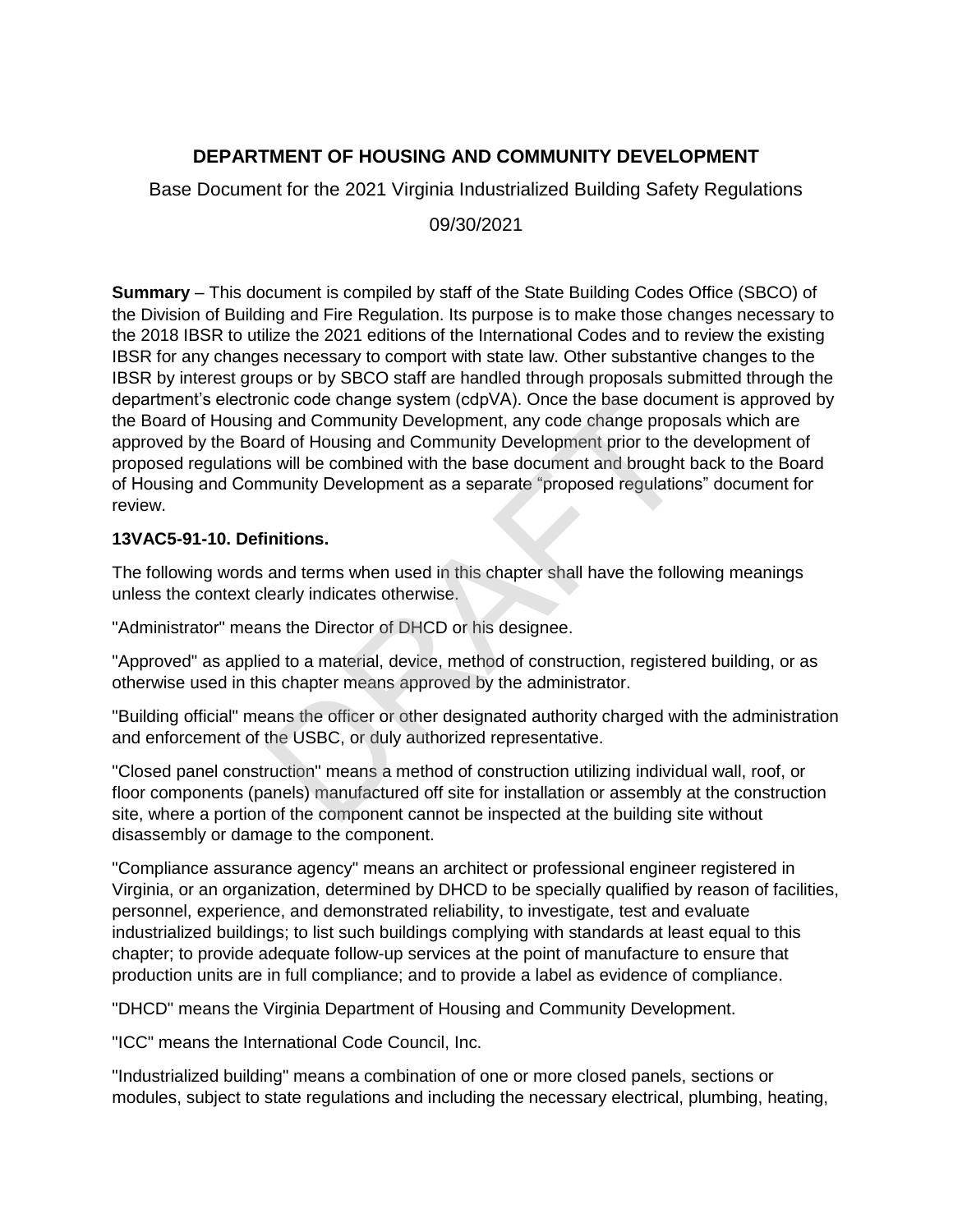ventilating, and other service systems, manufactured off-site and transported to the point of use for installation or erection, with or without other specified components, to comprise a finished building. Manufactured homes defined in § 36-85.3 of the Code of Virginia and certified under the provisions of the National Manufactured Housing Construction and Safety Standards Act (42 USC § 5401 et seq.) shall not be considered industrialized buildings for the purpose of this law.

"Label," "certification label," or "compliance assurance agency certification label" means the label required by 13VAC5-91-210.

"Model" means a specific design of an industrialized building designated by the producer of the building including production buildings with variations and options that do not affect compliance with the standards governing structural, plumbing, mechanical, or electrical systems or any other items governed by this chapter.

"Registered" means an industrialized building which displays a registration seal issued by DHCD in accordance with this chapter.

"Seal," "registration seal," or "Virginia registration seal" means the seal required by 13VAC5-91- 260."SBCO" means the State Building Codes Office within DHCD.

"State Review Board" means the Virginia State Building Code Technical Review Board as established by § 36-108 of the Code of Virginia.

"This law" means the Virginia Industrialized Building Safety Law as embraced in Chapter 4 (§ 36-70 et seq.) of Title 36 of the Code of Virginia."USBC" means the Virginia Uniform Statewide Building Code (13VAC5-63).

# **13VAC5-91-20. Application and compliance.**

A. In accordance with § 36-81 of the Code of Virginia, registered industrialized buildings shall be acceptable in all localities as meeting the requirements of the Industrialized Building Safety Law (Chapter 4 (§ 36-70 et seq.) of Title 36 of the Code of Virginia), which shall supersede the building codes and regulations of the counties, municipalities and state agencies. Local requirements affecting industrialized buildings, including zoning, utility connections, preparation of the site and maintenance of the unit shall remain in full force and effect. All building officials are authorized to and shall enforce the provisions of the Industrialized Building Safety Law (Chapter 4 (§ 36-70 et seq.) of Title 36 of the Code of Virginia) and this chapter. e with this chapter.<br>
seal," or "Virginia registration seal" means the seal requi<br>
the State Building Codes Office within DHCD.<br>
I" means the Virginia State Building Code Technical Rev<br>
108 of the Code of Virginia.<br>
2 Virg

B. In accordance with § 36-78 of the Code of Virginia, no person, firm or corporation shall offer for sale or rental, or sell or rent, any industrialized building subject to any provisions of this chapter unless it conforms with the applicable provisions of this chapter.

Further, any industrialized building constructed before January 1, 1972, shall remain subject to the ordinances, laws or regulations in effect at the time such industrialized building was constructed. Additionally, as a requirement of this chapter, any industrialized building bearing the label of a compliance assurance agency shall remain subject to the provisions of this chapter that were effective when such building was constructed, regardless of whether the building has been relocated.

C. In accordance with § 36-99 of the Code of Virginia and in accordance with the USBC, the installation or erection of industrialized buildings and alterations, additions, or repairs to industrialized buildings are regulated by the USBC and not this chapter. The USBC provides for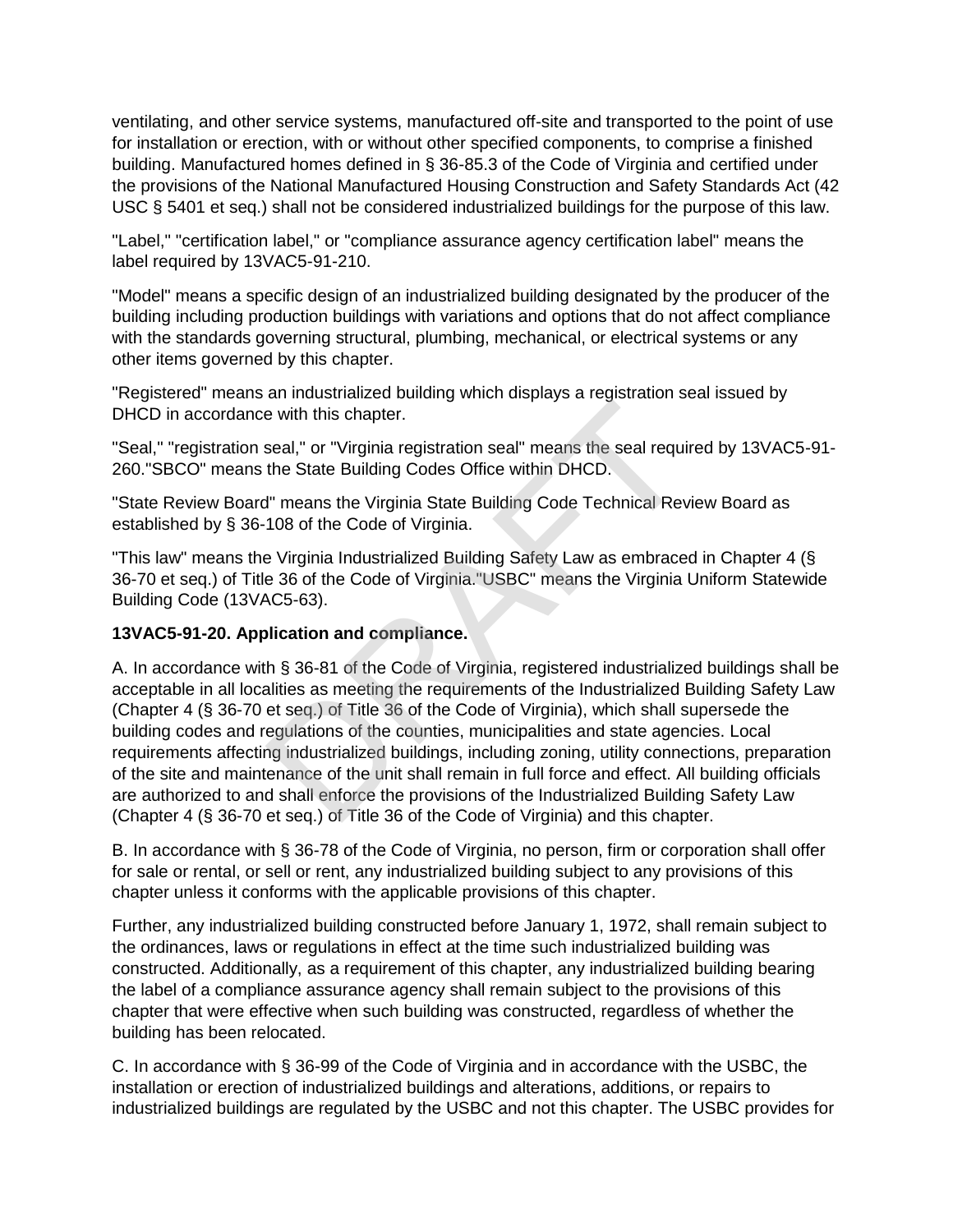administrative requirements for permits, inspections, and certificates of occupancy for such work.

D. The use of off-site manufactured intermodal freight containers, moving containers, or storage containers as building modules or components of an industrialized building must be approved by the administrator in accordance with 13VAC5-91-150.

In reviewing the use of intermodal freight containers as structural building components, the administrator will accept evaluation reports from accredited third-party evaluation services.

E. Off-site manufactured intermodal freight containers, moving containers, and storage containers placed on site temporarily or permanently for use as a storage container are not subject to this chapter.

## **13VAC5-91-30. Purpose.**

The purpose of this chapter is to ensure safety to life, health, and property through compliance with uniform statewide construction standards for industrialized buildings.

## **13VAC5-91-40. Inspection and enforcement by administrator.**

A. The SBCO is designated as the administrator's representative for the enforcement of this chapter and shall act as the building official for registered industrialized buildings. It shall have authority to make inspections during reasonable hours at the manufacturing facilities and at building sites where industrialized buildings are being installed. The SBCO shall have authority to issue inspection reports for correction of violations caused by the manufacturer and to take such other actions as are required to enforce this chapter. chapter is to ensure safety to life, health, and property the construction standards for industrialized buildings.<br> **DRAFT DRAFT DRAFT DRAFT DRAFT DRAFT DRAFT DRAFT DRAFT DRAFT DRAFT DRAFT DRAFT DRAFT DRAFT DRAFT DRAFT DRA** 

B. The SBCO will maintain a list of approved compliance assurance agencies. Each manufacturer producing registered industrialized buildings will contract with one or more compliance assurance agencies for required evaluation, monitoring and inspection services. The contract will delineate the services to be provided by the compliance assurance agency. The compliance assurance agency will notify the SBCO within 30 days of signing a new contract or terminating an existing contract with any manufacturer.

## **13VAC5-91-50. Right of entry and examination by administrator.**

In accordance with § 36-82 of the Code of Virginia, the administrator shall have the right, at all reasonable hours, to enter into any industrialized building upon permission of any person who has authority or shares the use, access, or control over the building, or upon request from local officials having jurisdiction, for examination as to compliance with this chapter.

# **13VAC5-91-60. Notice of violation from administrator.**

In accordance with § 36-82 of the Code of Virginia, whenever the administrator shall find any violation of this chapter, he shall order the person responsible therefor to bring the building into compliance within a reasonable time, to be fixed in the order. In addition, as a requirement of this chapter, the administrator may request assistance from the building official for enforcement of this section. Any order issued by the administrator pursuant to this section shall contain a statement explaining the right of appeal of the order.

# **13VAC5-91-70. Appeals.**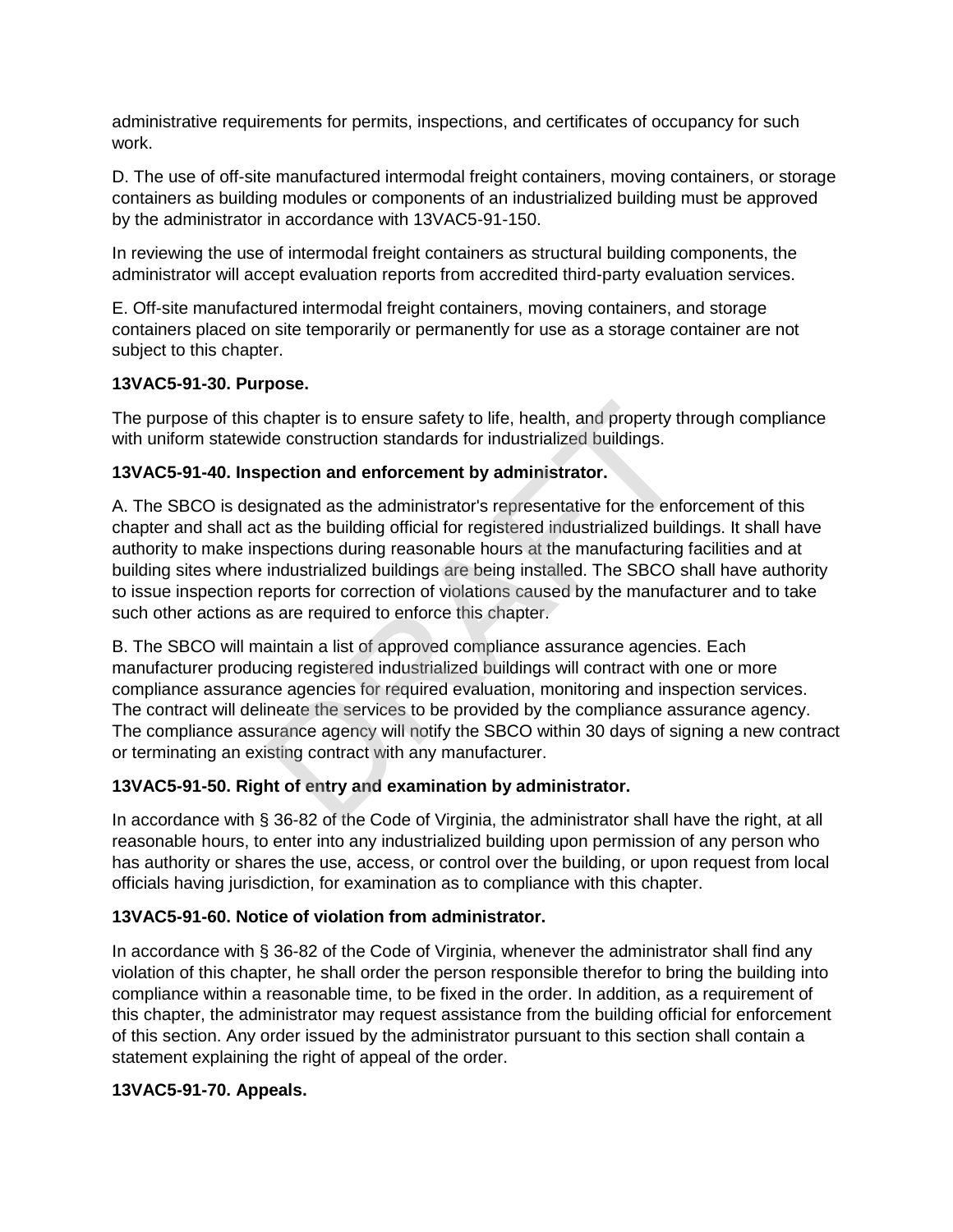Any person aggrieved by DHCD's application of this chapter shall be heard by the State Review Board established by § 36-108 of the Code of Virginia. Such appeal shall be submitted within 21 calendar days of receipt of DHCD's decision. A copy of the decision of DHCD to be appealed shall be submitted with the application for appeal. Failure to submit an application for appeal within the time limit established by this section shall constitute acceptance of DHCD's decision.

# **13VAC5-91-80. Limitation of manufacturer's liability.**

The manufacturer of a registered industrialized building shall not be required to remedy violations caused by on-site work by others not under his control or violations involving components and materials furnished by others and not included with the registered industrialized building.

# **13VAC5-91-90. Penalty for violation.**

In accordance with § 36-83 of the Code of Virginia, any person, firm or corporation violating any provisions of this chapter shall be considered guilty of a Class 1 misdemeanor and, upon conviction, shall be fined not more than \$1,000.

# **13VAC5-91-100. Duties and responsibilities of building officials in the installation or erection of a registered industrialized building.**

A. All building officials are authorized by § 36-81 of the Code of Virginia to enforce the provisions of this chapter and shall be responsible for and authorized to do the following:

1. Verify through inspection that the registered industrialized building displays the required state registration seal and the proper label of the compliance assurance agency.

2. Verify through inspection that the registered industrialized building has not been damaged in transit to a degree that would render it unsafe. If the building has been damaged, then the building official is authorized to require tests for tightness of plumbing systems and gas piping and an operational test to ensure that all luminaries and receptacles are operable. 36-83 of the Code of Virginia, any person, firm or corpc<br>apter shall be considered guilty of a Class 1 misdemeand<br>ined not more than \$1,000.<br>ties and responsibilities of building officials in the ir<br>ered industrialized bui

3. If warranted due to the nature of any violations discovered, the building official shall be permitted to require the correction of any violations of this chapter before occupancy of the registered industrialized building is permitted.

4. Notify the SBCO of any apparent violations of this chapter.

B. In accordance with § 36-99 of the Code of Virginia and the USBC, all site work associated with the installation or erection of an industrialized building is subject to the USBC. In addition, under the USBC, all administrative requirements for permits, inspections, and certificates of occupancy are also applicable.

# **13VAC5-91-115. Change of occupancy classification.**

When the occupancy classification of a registered industrialized building is proposed to be changed, a compliance assurance agency shall inspect the building, including any disassembly necessary, to determine whether compliance may be achieved for a change of occupancy classification in accordance with this chapter. If factory plans are available, then disassembly is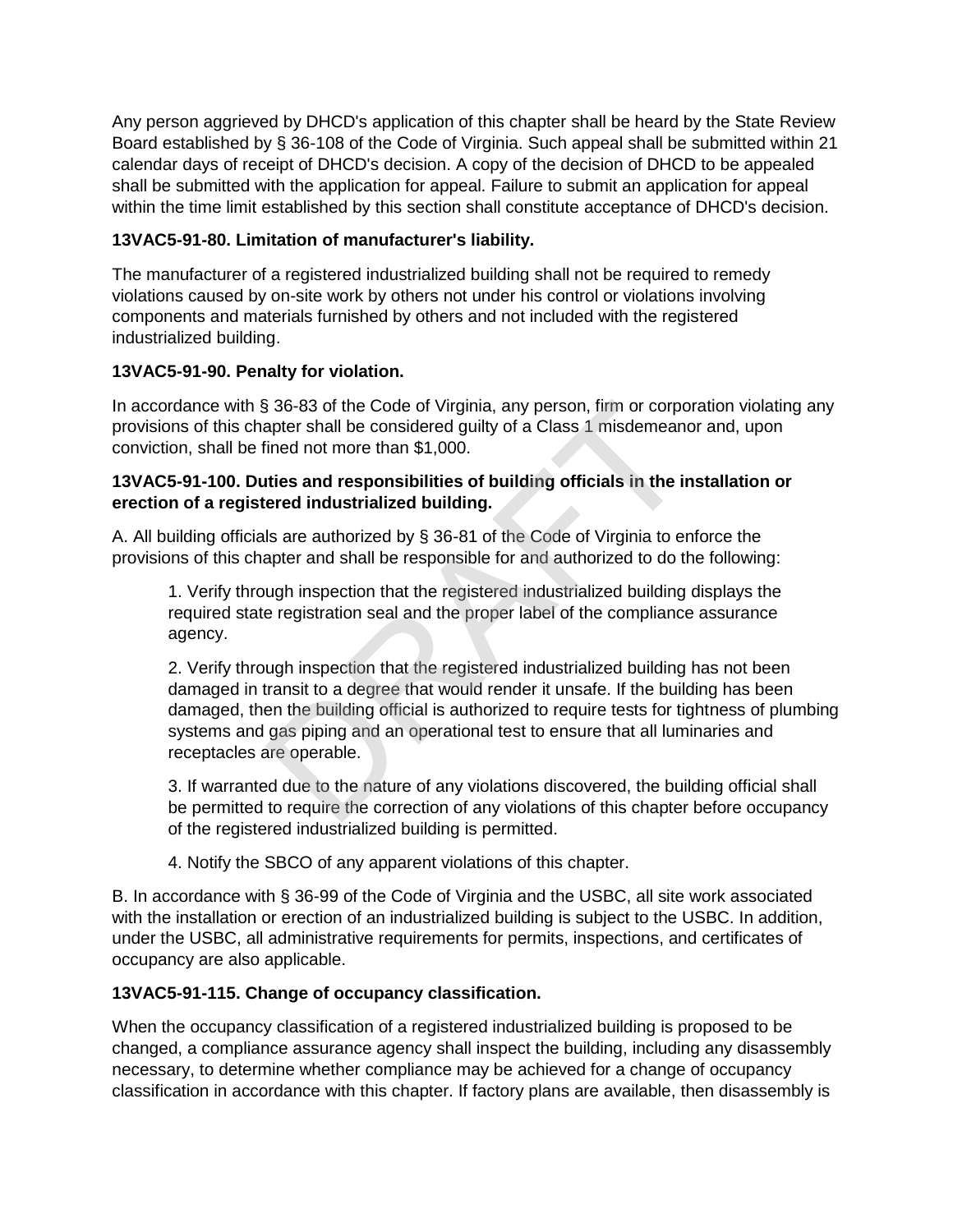not required to the extent that the factory plans can be reasonably verified to reflect the actual construction. Once any necessary work is completed, the compliance assurance agency shall prepare a report documenting the method utilized for the change of occupancy and any alterations to the building to achieve compliance. When the report is complete, the compliance assurance agency shall (i) mark the building with a new compliance assurance agency label in accordance with 13VAC5-91-210, which replaces the existing label; (ii) place a new manufacturer's data plate on the building in accordance with 13VAC5-91-245, which replaces the existing manufacturer's data plate and reflects the new occupancy classification; and (iii) forward a copy of the report and new data plate to the SBCO.

# **13VAC5-91-120. Unregistered industrialized buildings.**

The building official shall determine whether any unregistered industrialized building complies with this chapter and shall require any noncomplying unregistered building to be brought into compliance with this chapter. The building official shall enforce all applicable requirements of this chapter including those relating to the sale, rental and disposition of noncomplying buildings. The building official may require submission of full plans and specifications for each building. Concealed parts of the building may be exposed to the extent necessary to permit inspection to determine compliance with the applicable requirements. The building official may also accept reports of inspections and tests from individuals or agencies deemed acceptable to the building official.

# **13VAC5-91-125. Registration of unregistered industrialized buildings.**

An existing unregistered industrialized building may be registered in accordance with one of the following:

1. Where an unregistered building was constructed under an industrialized building program of another state and approved under such program, a compliance assurance agency shall prepare a report based on review of the plans and specifications and inspection of the building to determine whether there is compliance with the construction requirements of this chapter that were in effect on the date of manufacture of the building. If compliance is determined, the compliance assurance agency shall (i) mark the building with a compliance assurance agency label in accordance with 13VAC5-91- 210, (ii) place a new manufacturer's data plate on the building in accordance with 13VAC5-91-245, (iii) mark the building with a registration seal in accordance with 13VAC5-91-260, and (iv) forward a copy of the report and new data plate to the SBCO. chapter. The building official shall enforce all applicable<br>g those relating to the sale, rental and disposition of non-<br>ng official may require submission of full plans and speci-<br>parts of the building may be exposed to t

2. Where an unregistered building was not approved under an industrialized building program of another state and the date of manufacture can be verified, the compliance assurance agency shall inspect the building, including any disassembly necessary, to determine whether there is compliance with the construction requirements of this chapter that were in effect on the date of manufacture of the building. When factory plans are available, disassembly is not required to the extent that the factory plans can be verified to reflect the actual construction of the building. When compliance with the construction requirements of this chapter that were in effect on the date of manufacture of the building is achieved, the compliance assurance agency shall prepare a report documenting compliance, outlining any changes made to the building, and certifying the building in accordance with clauses (i) through (iv) of subdivision 1 of this section.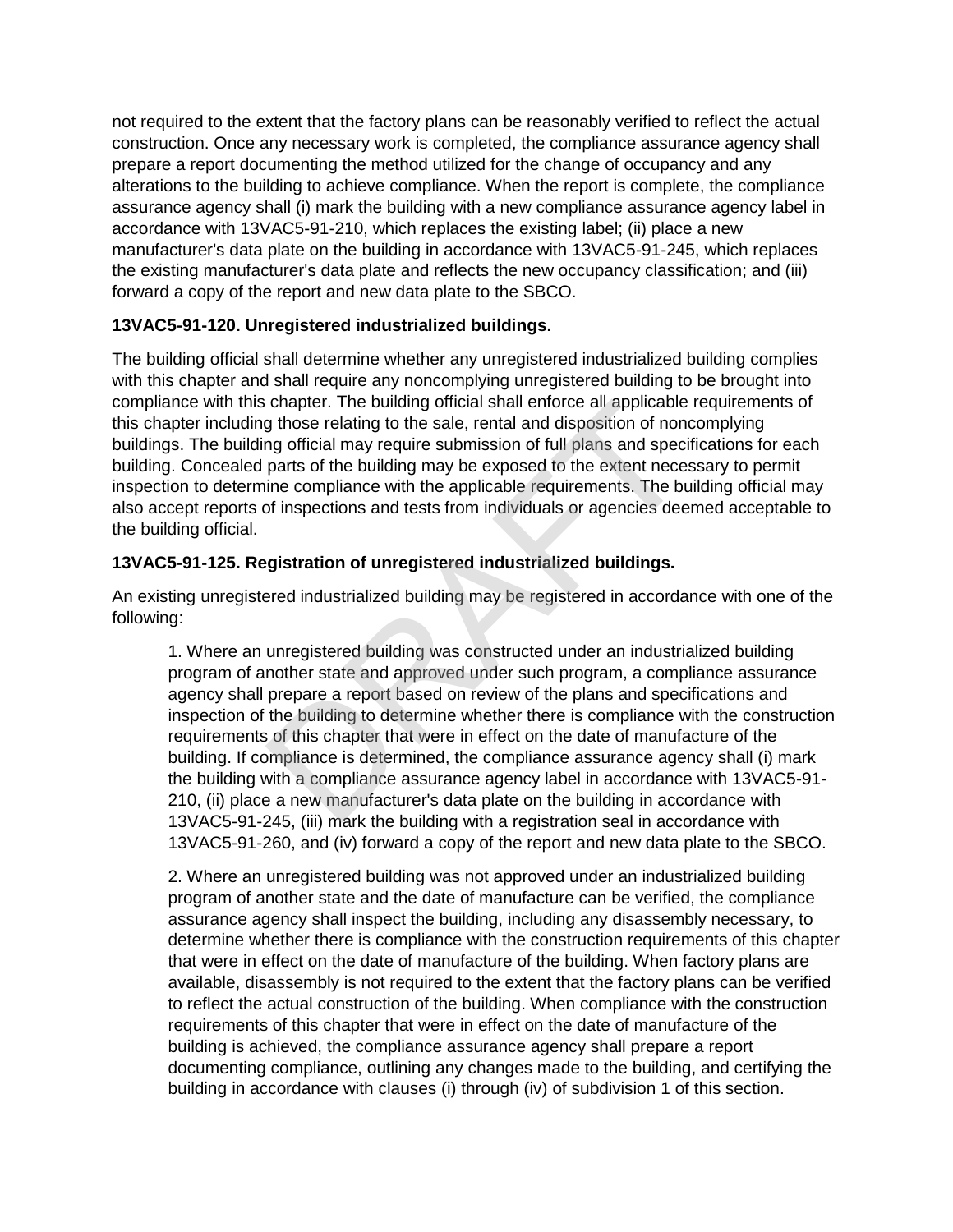3. When the date of manufacture of the existing unregistered building cannot be verified, the building shall be evaluated for compliance with the codes and standards specified in 13VAC5-91-160. The compliance assurance agency shall inspect the building, including any disassembly necessary, to determine whether there is compliance with these construction requirements. If compliance is achieved, the compliance assurance agency shall prepare a report documenting compliance, outlining any changes made to the building, and certifying the building in accordance with clauses (i) through (iv) of subdivision 1 of this section.

# **13VAC5-91-140. Report to the SBCO.**

If the building is moved from the jurisdiction before the violations have been corrected, the building official shall make a prompt report of the circumstances to the SBCO. The report shall include all of the following:

1. A list of the uncorrected violations.

2. All information contained on the label pertinent to the identification of the building, the manufacturer and the compliance assurance agency.

- 3. The number of the Virginia registration seal.
- 4. The new destination of the building, if known.
- 5. The party responsible for moving the building.

## **13VAC5-91-150. When modification may be granted.**

The administrator shall have the power upon request in specific cases to authorize modification of this chapter so as to permit certain specified alternatives where the objectives of this law can still be fulfilled. Such request shall be in writing and shall be accompanied by the plans, specifications, and other information necessary for an adequate evaluation of the modification requested. In reviewing the use of alternative methods or materials, the administrator may consider evaluation reports from accredited third-party evaluation services. e uncorrected violations.<br>
tion contained on the label pertinent to the identification<br>
r and the compliance assurance agency.<br>
er of the Virginia registration seal.<br>
lestination of the building, if known.<br>
responsible for

## **13VAC5-91-160. Use of model codes and standards.**

A. Industrialized buildings entering the production assembly line after the effective date of the 2018 2021 edition of this chapter shall comply with all applicable requirements of the codes and standards listed in subsection B of this section except that the following codes and standards may be used for industrialized buildings entering the assembly line during a one-year period after the effective date of the 2018 2021 edition of this chapter:

- 1. ICC International Building Code 2015 2018 Edition
- 2. ICC International Plumbing Code 2015 2018 Edition
- 3. ICC International Mechanical Code 2015 2018 Edition

4. National Fire Protection Association Standard Number 70 (National Electrical Code) - 2014 2017 Edition

5. ICC International Fuel Gas Code - 2015 2018 Edition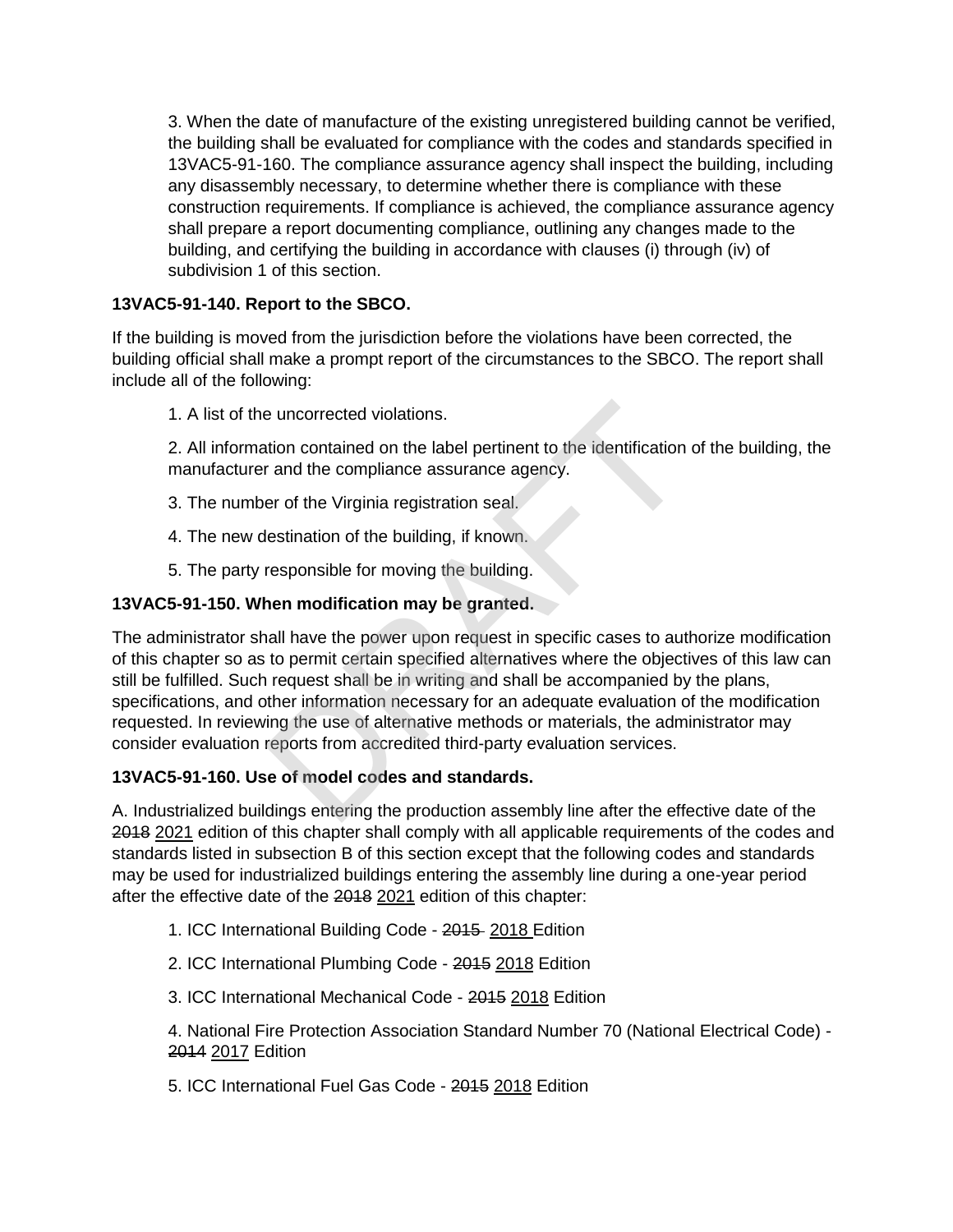- 6. ICC International Energy Conservation Code 2015 2018 Edition
- 7. ICC International Residential Code 2015 2018 Edition

B. The following documents are adopted and incorporated by reference to be an enforceable part of this chapter:

- 1. ICC International Building Code 2018 2021 Edition
- 2. ICC International Plumbing Code 2018 2021 Edition
- 3. ICC International Mechanical Code 2018 2021 Edition
- 4. National Electrical Code 2017 2020 Edition
- 5. ICC International Fuel Gas Code 2018 2021 Edition
- 6. ICC International Energy Conservation Code 2018 2021 Edition
- 7. ICC International Residential Code 2018 2021 Edition

Note: As the 2018 2021 editions of the International Codes are incorporated by reference as the construction standards for use with these regulations, this chapter is also referred to as the 2018 2021 edition of the Virginia Industrialized Building Safety Regulations or the 2018 2021 edition of this chapter.

The codes and standards referenced above may be procured from:

International Code Council, Inc. 500 New Jersey Avenue, NW, 6th Floor Washington, DC 20001-2070

## **13VAC5-91-170. Amendments to codes and standards.**

A. All requirements of the referenced model codes and standards that relate to fees, permits, certificates of use and occupancy, approval of plans and specifications, and other procedural, administrative and enforcement matters are deleted and replaced by the procedural, administrative and enforcement provisions of this chapter. ational Energy Conservation Code - 2018 <u>2021</u> Edition<br>ational Residential Code - 2018 <u>2021</u> Edition<br>021 editions of the International Codes are incorporated<br>ds for use with these regulations, this chapter is also ref<br>if

B. The referenced codes and standards are amended as set forth in the USBC.

## **13VAC5-91-180. Compliance assurance agencies.**

A. Application shall be made to the SBCO for acceptance as a compliance assurance agency. Application shall be made under oath and shall be accompanied by information and evidence that is adequate for the SBCO to determine whether the applicant is specially qualified by reason of facilities, personnel, experience, and demonstrated reliability to investigate, test, and evaluate industrialized buildings for compliance with this chapter and to provide adequate follow-up and compliance assurance services at the point of manufacture.

B. Following a determination by the SBCO that an application is complete, the information contained in the application and any other information deemed necessary by the SBCO will be reviewed for approval or disapproval. If the application is approved, the applicant will be notified with an approval letter. If the application is disapproved, the applicant will be notified in writing of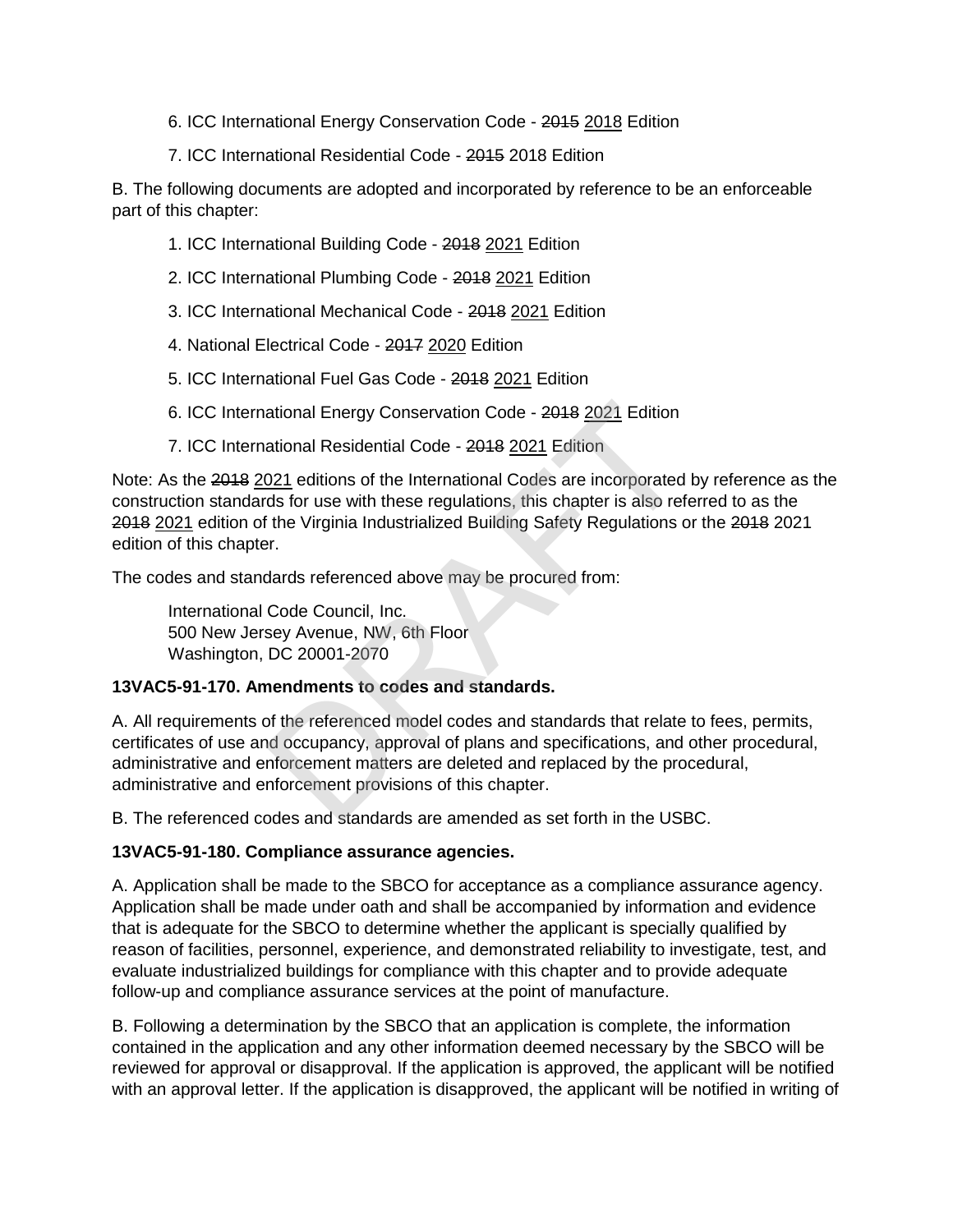the reasons for the disapproval. The applicant may then resubmit the application within 30 days of the receipt of the notification of disapproval for reconsideration of approval.

C. The SBCO may suspend or revoke the approval of a compliance assurance agency upon a determination that (i) approval was based upon fraudulent or inaccurate information, (ii) a change in facts or circumstances renders the agency incapable of meeting its duties and responsibilities as a compliance assurance agency in a satisfactory manner, or (iii) the agency failed to discharge its duties and responsibilities as a compliance assurance agency in a satisfactory manner. In such cases, the SBCO will issue a suspension or revocation notice to the agency outlining the reasons for the actions and the terms, if any, for reinstatement.

## **13VAC5-91-190. Freedom from conflict of interest.**

A compliance assurance agency shall not be affiliated with, nor influenced or controlled by, producers, suppliers or vendors of products in any manner which might affect its capacity to render reports of findings objectively and without bias. A compliance assurance agency is judged to be free of such affiliation, influence and control if it complies with all of the following conditions: dings objectively and without bias. A compliance assurar<br>such affiliation, influence and control if it compliance assurar<br>such affiliation, influence and control if it complies with a<br>sy has no managerial affiliation with

1. The agency has no managerial affiliation with producers, suppliers or vendors and is not engaged in the sale or promotion of any product or material.

2. The results of the agency's work accrue no financial benefits to the agency through stock ownership of, or other similar affiliation to, any producer, supplier or vendor of the product involved.

3. The agency's directors and other management personnel in their job capacities receive no stock option or other financial benefit from any producer, supplier or vendor of the product involved.

4. The agency has sufficient interest or activity that the loss or award of a specific contract to determine compliance of a producer's, supplier's or vendor's product with this chapter would not be a determining factor in its financial well-being.

5. The employment security status of the agency's personnel is free of influence or control by producers, suppliers or vendors.

## **13VAC5-91-200. Information required by the administrator.**

All of the following information and criteria will be considered by the administrator in designating approval of compliance assurance agencies:

- 1. Names of officers and location of offices.
- 2. Specification and description of services proposed to be furnished under this chapter.

3. Description of qualifications of personnel and their responsibilities, including an assurance that personnel involved in system analysis, design and plans review, and compliance assurance inspections and their supervisors comply with the requirements of the American Society for Testing and Material (ASTM) Standard Number E541-10 - Standard Specification for Agencies Engaged in System Analysis and Compliance Assurance for Manufactured Building or shall obtain ICC or DHCD certifications in the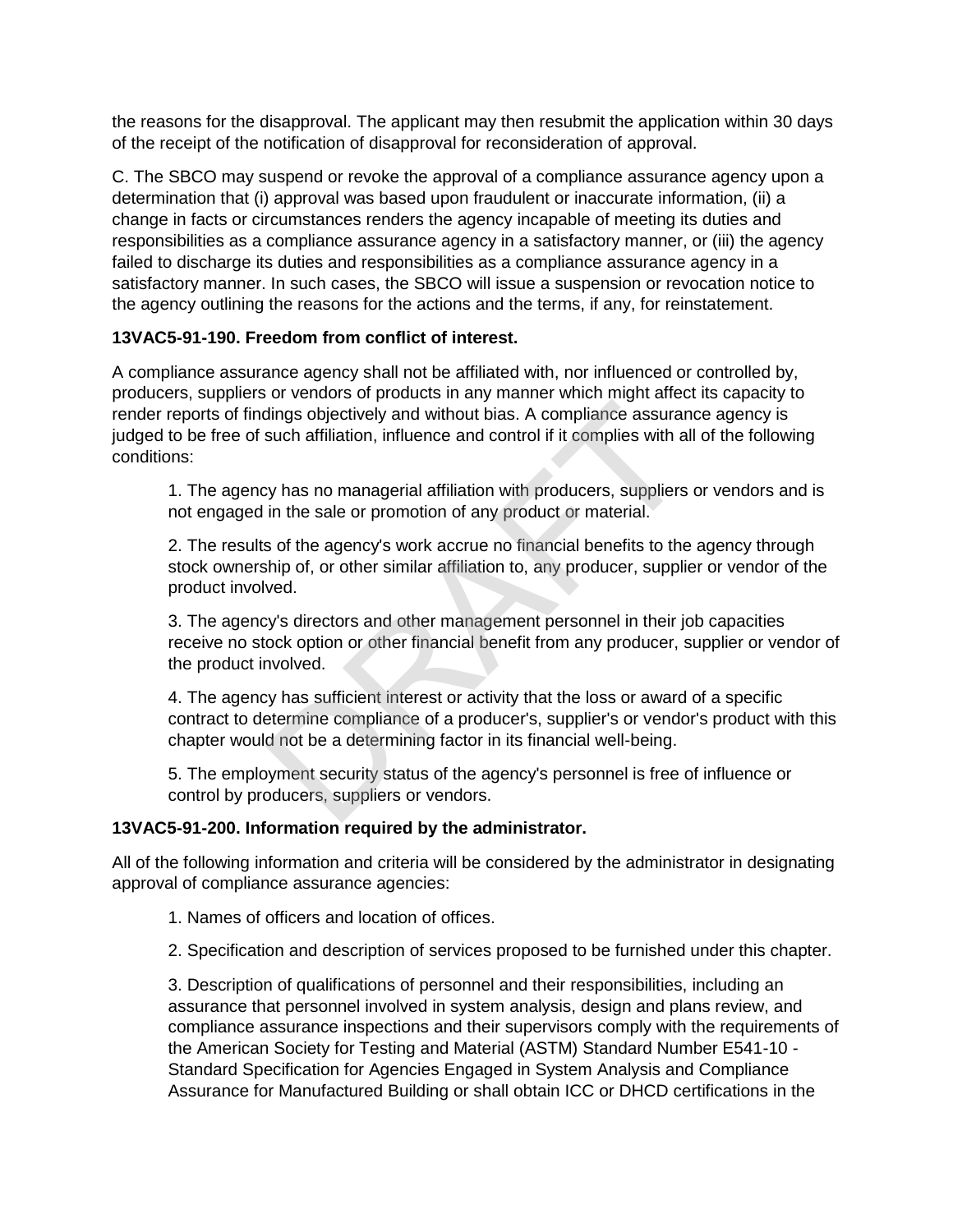appropriate subject area within 18 months of employment and maintain such certifications in an active status.

4. Summary of experience within the organization.

5. General description of procedures and facilities to be used in proposed services, including evaluation of the model, factory follow-up, quality assurance, labeling of production buildings, and specific information to be furnished on or with labels.

6. Procedures to deal with any defective buildings resulting from oversight.

- 7. Acceptance of these services by independent accrediting organizations.
- 8. Proof of independence and absence of conflict of interest.

The ASTM Standard Number E541-10 may be procured from:

American Society for Testing and Materials 100 Barr Harbor Drive West Conshohocken, PA 19428-2959

## **13VAC5-91-210. Compliance assurance agency certification label.**

A. Registered industrialized buildings shall be marked with certification labels supplied by the compliance assurance agency that includes the name and address of the compliance assurance agency and the numbers of the certification labels. The labels shall be applied to registered industrialized buildings intended for sale or use in Virginia and shall be applied prior to the shipment of the building from the place of manufacture. The labels shall be applied by the compliance assurance agency or by the manufacturer when so authorized by the compliance assurance agency. ciety for Testing and Materials<br>bor Drive<br>bhocken, PA 19428-2959<br>smpliance assurance agency certification label.<br>rialized buildings shall be marked with certification labels<br>ce agency that includes the name and address of

B. Registered industrialized buildings shall bear one certification label on each manufactured section or module, or as an alternative, the certification label for each manufactured section or module may be placed in one location in the completed building.

## **13VAC5-91-220. Mounting of compliance assurance agency certification label.**

To the extent practicable, the certification label shall be installed so that it cannot be removed without destroying it. The label shall be applied in the vicinity of the electrical distribution panel or in another location that is readily accessible for inspection and shall be installed near the registration seal.

## **13VAC5-91-240. Control of compliance assurance agency certification label.**

The labels shall be under direct control of the compliance assurance agency and shall be applied to buildings that comply fully with this chapter. The labels shall be applied by the compliance assurance agency or by the manufacturer when authorized to do so by the compliance assurance agency. The manufacturer shall place its order for labels with the compliance assurance agency. The manufacturer is not permitted to acquire labels from any other source. Each compliance assurance agency shall keep a list of the serial numbers of labels issued to each manufacturer's plant in such manner that a copy of the record can be submitted to the administrator upon request.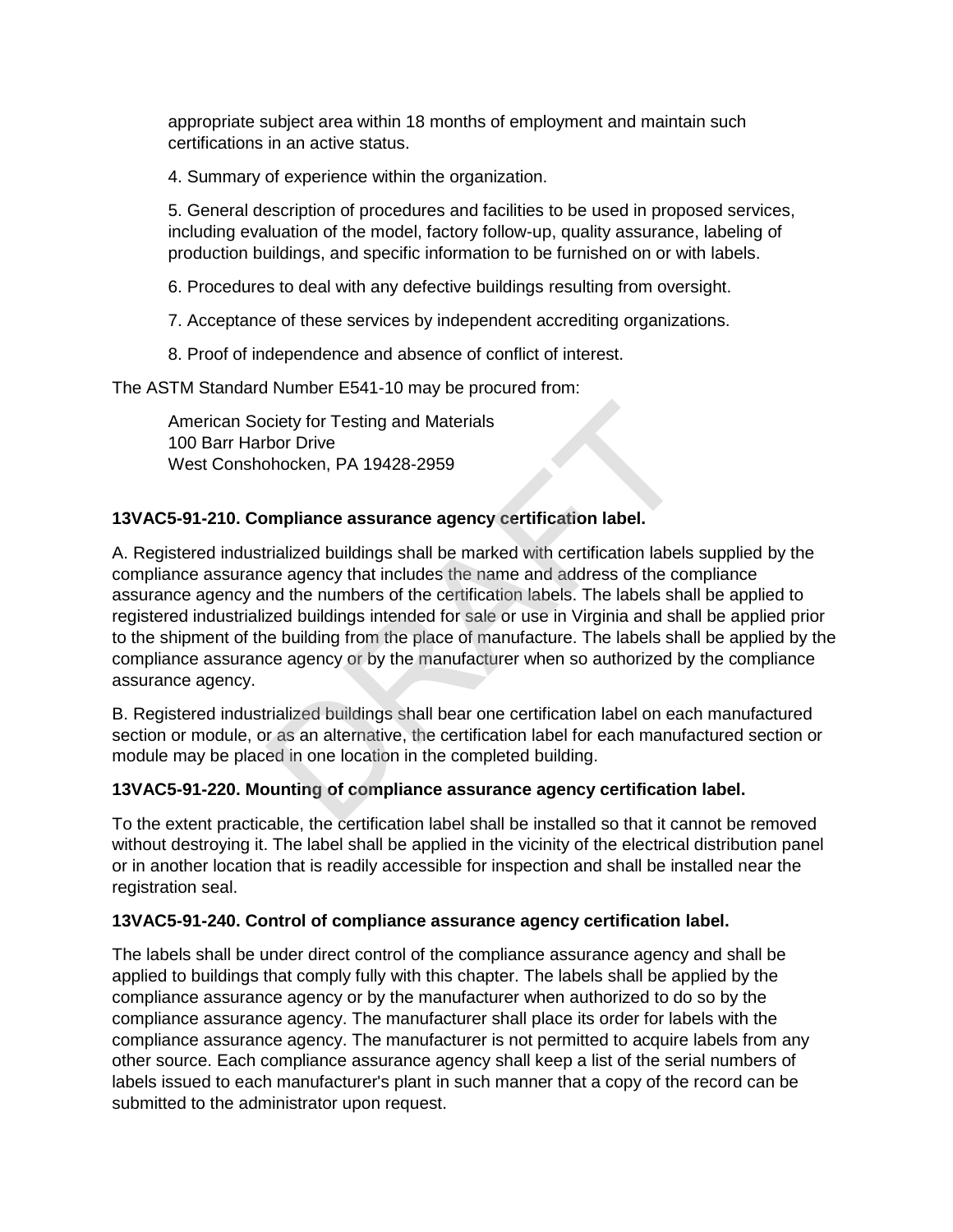## **13VAC5-91-245. Manufacturer's data plate.**

A. All of the following information shall be placed on a permanent manufacturer's data plate in the vicinity of the electrical distribution panel or in some other location that is readily accessible for inspection. The compliance assurance agency shall approve the form and location of the data plate and shall ensure that the data plate is complete:

- 1. Manufacturer's name and address.
- 2. Compliance assurance agency certification number.
- 3. Serial number of each module of the building.
- 4. Serial number of the Virginia registration seal.
- 5. Date of manufacture of the building.

6. List of codes and standards under which the building was evaluated and constructed and the type of construction and occupancy classification under those codes and standards. es and standards under which the building was evaluate<br>of construction and occupancy classification under those<br>a roof load, design floor live load, design wind speed, an<br>esistance ("R") values.<br>multions or limitations con

7. Design live roof load, design floor live load, design wind speed, and design ground snow load.

8. Thermal resistance ("R") values.

9. Special conditions or limitations concerning the use of the building under the codes and standards applicable to the building; however, a list of such conditions or limitations that are furnished separately with the building shall satisfy this requirement.

10. Special instructions for handling, installation and erection of the building; however, a list of such instructions that are furnished separately with the building shall satisfy this requirement.

11. Designation of electrical service ratings, directions for water and drain connections and, where applicable, identification of permissible type of gas for appliances.

12. Name of manufacturer and model designation of major factory installed appliances.

B. The manufacturer shall maintain copies of the data plate and reports of inspection, tests and any corrective action taken for a minimum period of 10 years from the date of manufacture of the building.

#### **13VAC5-91-250. Industrialized buildings eligible for registration.**

Any industrialized building must meet all of the following requirements to be registered and eligible for a Virginia registration seal:

1. The design of the building has been found by a compliance assurance agency to be in full compliance with this chapter. Approved designs shall be evidenced by the stamp and date of approval on each design sheet by the compliance assurance agency.

2. The compliance assurance agency has conducted any necessary testing and evaluation of the building and its component parts.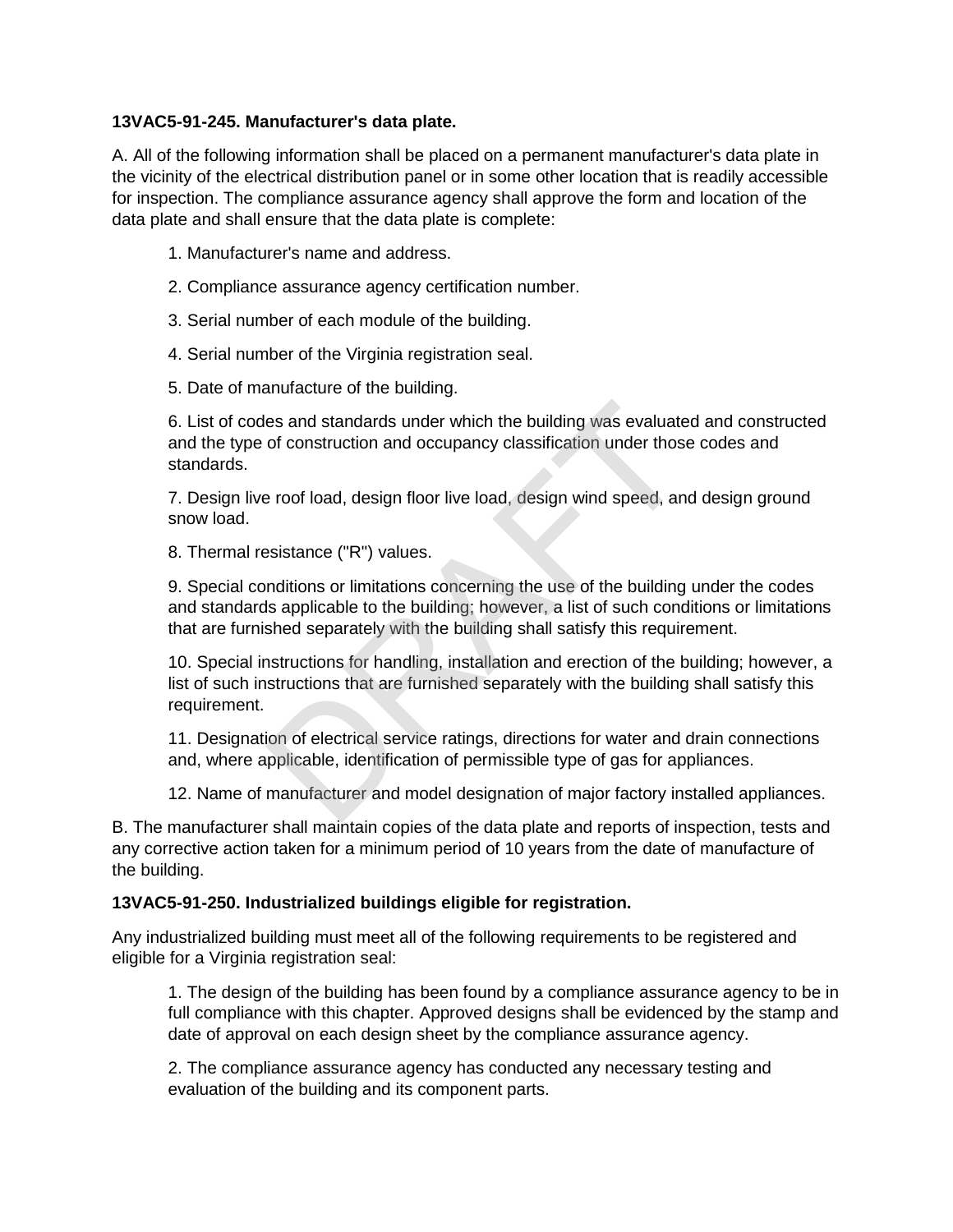3. The compliance assurance agency has provided the required inspections and other quality assurance follow-up services at the point of manufacture to assure the building complies with this chapter.

4. The building contains the appropriate evidence of such compliance through a label permanently affixed by the compliance assurance agency.

# **13VAC5-91-260. Registration seal for industrialized buildings.**

A. Registered industrialized buildings shall be marked with approved registration seals issued by the SBCO. The seals shall be applied to a registered industrialized building intended for sale or use in Virginia prior to the shipment of the building from the place of manufacture. The seals shall be applied by the compliance assurance agency or by the manufacturer when authorized to do so by the compliance assurance agency.

B. Registered industrialized buildings shall bear one registration seal on each manufactured section or module, or, as an alternative, the registration seal for each manufactured section or module may be placed in one location in the completed building.

C. Closed panel construction shall require one registration seal for every 600 square feet, or part thereof, of floor area.

D. Approved registration seals shall be purchased by the compliance assurance agency from the SBCO in advance of use. The fee for each registration seal shall be \$75. Fees shall be submitted by checks made payable to "Treasurer of Virginia" or shall be submitted by electronic means. Payment for the seals must be received by the SBCO before the seals can be sent to the user. The compliance assurance agency shall maintain permanent records of seals purchased, including a record of any manufacturers receiving such seals. bliance assurance agency.<br>
Fialized buildings shall bear one registration seal on eacler, as an alternative, the registration seal for each manufated in one location in the completed building.<br>
Struction shall require one

E. To the extent practicable, the registration seal shall be installed so that it cannot be removed without destroying it. The seal shall be applied in the vicinity of the electrical distribution panel or in another location that is readily accessible for inspection and shall be installed near the certification label.

F. In accordance with § 36-85.1 of the Code of Virginia, any person or corporation having paid the fee for an approved registration seal that it will not use may, unless and except as otherwise specifically provided, within one year from the date of the payment of any such fee, apply to the administrator for a refund, in whole or in part, of the fee paid; provided that no payment shall be recovered unless the approved registration seal is returned unused and in good condition to the administrator. Additionally, as a requirement of this chapter, an administrative and processing fee of 25% of the amount of the refund due shall be deducted from the refund; however, such deduction shall not exceed \$250.

## **13VAC5-91-270. Manufacturer's installation instructions and responsibilities of installers.**

A. The manufacturer of each industrialized building shall provide specifications or instructions, or both, with each building for handling, installing, or erecting the building. Such instructions may be included as part of the label from the compliance assurance agency or may be furnished separately by the manufacturer of the building. The manufacturer shall not be required to provide the foundation and anchoring equipment for the industrialized building.